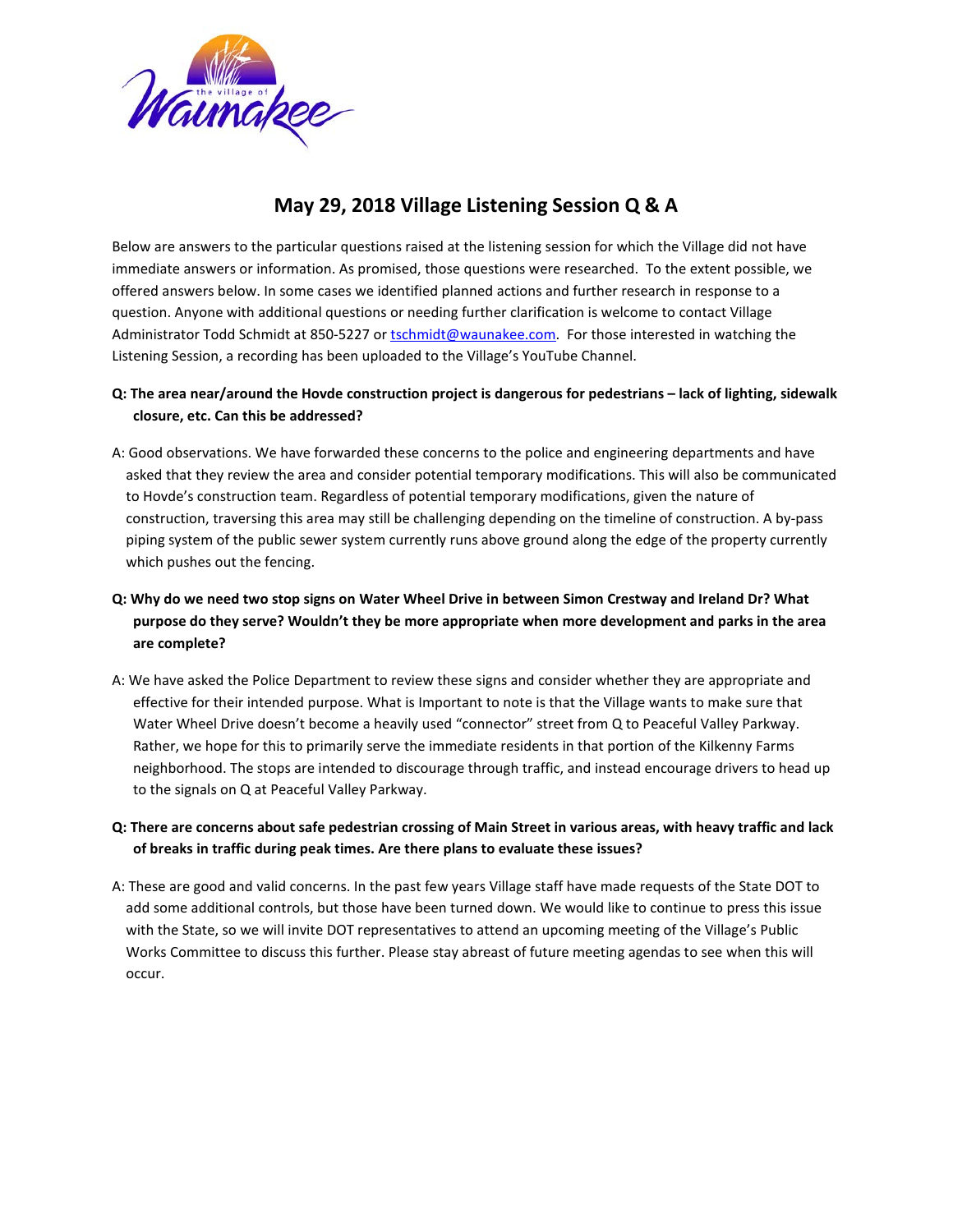- **Q: Also relating to Main Street, there are concerns about traffic congestion and overall capacity of Main Street to handle more traffic with additional development density in the area. What can be done by the DOT or others to help manage these conditions?**
- A: Waunakee is part of the Madison Area Metropolitan Planning Organization (MPO) which has experts in transportation modeling. The Village will contact MPO staff to find out if they have the ability to assist with modeling potential future conditions on Main Street and evaluate current impacts. It may be possible to host a presentation about this which could be scheduled for a future meeting of the Plan Commission and/or Public Works Committee Such a process will be discussed with the chairs of those committees.

#### **Q: Is it possible to have a referendum on allowing or prohibiting any particular development?**

A: This is a tricky question, because applicants for various Village approvals are entitled to the same procedures. If procedures are different for different projects, then the Village is opening itself up to potential liability (either in the form of equal protection or procedural due process, or both).

## **Q: Can the Village consider holding a public education program on TIF, with experts on both the pro and con side of the issue?**

A: Yes, we will look at coordinating a program like this.

#### **Q: Also relating to TIF, are there limits to what can TIF funds can be spent on and to what amount?**

A: There are a couple of answers to this question. First, the State limits the amount of equalized value in any community that's within TIF districts (also known as TIDs) to no more than 12% of total equalized value. In Waunakee, we are at about 6.5%. Second, when a new district is created it is limited by the projects and expenses that are detailed in the approved project plan, including development incentives. All of the project plans for the Village's TIDs are available on the Village website a[t www.vil.waunakee.wi.us/443/Tax-Incremental-](http://www.vil.waunakee.wi.us/443/Tax-Incremental-Financing-TIF-Districts)[Financing-TIF-Districts.](http://www.vil.waunakee.wi.us/443/Tax-Incremental-Financing-TIF-Districts)

## **Q: How can a citizen provide feedback to a Village committee, board, or commission if they are unable to attend the meeting in person?**

- A: Members of boards, committees and commissions are typically provided an agenda packet with meeting materials by Friday of the week prior to the meeting. Staff typically finalizes assembling these materials by Thursday of the week prior to the meeting. If a resident can provide comments in writing before the meeting packet is finalized, we can include those comments as part of the assembled packet. Please consider emailing your comments to the Village Clerk at *jhelt@waunakee.com* and identify the specific meeting item(s) you are commenting on.
- **Q: Next week on June 7th the Plan Commission is considering a zoning change request by TWall for properties on Second Street in between West and Fish streets. If those properties are changed to C-1D, but the TWall project itself does not move forward, can those homes be converted to commercial uses?**
- A: The answer is yes, that would be possible. Those homes would then fall under the C-1D zoning and the applicable permitted and conditionally permitted uses in the code for that district. The Village's Code is available via a link on the Village's website a[t www.vil.waunakee.wi.us.](http://www.vil.waunakee.wi.us/) Once in the Code system, you can find the C-1D uses in sections 133-488 and 133-489.